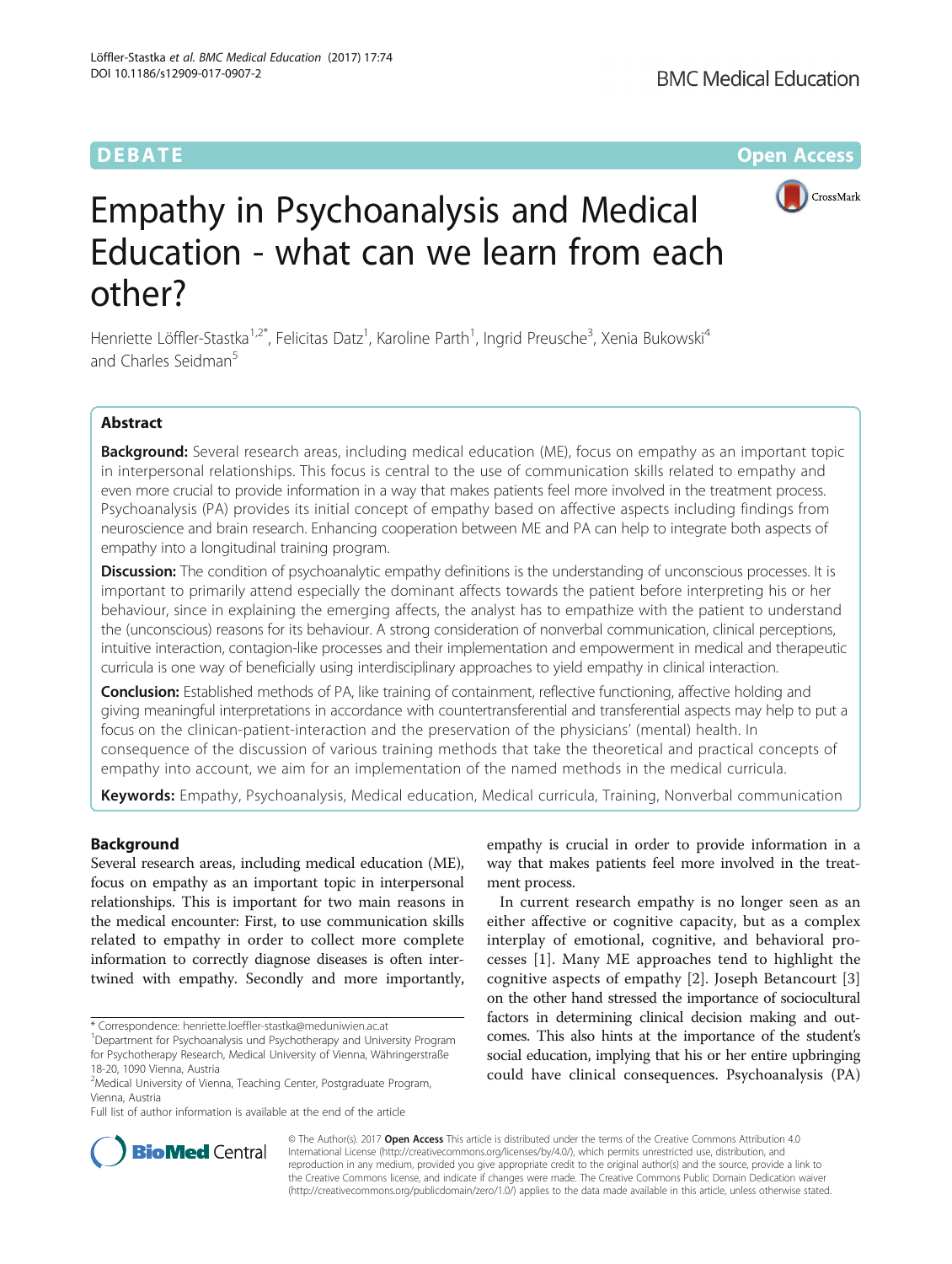provides its initial concept of empathy based on affective dynamics in a person's early years of life, including findings from (social) neuroscience and brain research.

Focusing on sociocultural factors, ME is encouraged to take psychodynamic aspects into account, taking psychological, developmental psychological and psychoanalytical concepts on empathy into account. An integration of psychoanalytical concepts can help to capture all aspects of empathy and implement them in a longitudinal training program, by widening the focus and using assessment methods in the workplace.

#### Empathy and psychoanalysis

In PA there are several approaches regarding the concept of empathy [\[4\]](#page-4-0). The common aspect of all definitions, however, is the understanding of unconscious processes. Widlöcher [[5\]](#page-4-0) has tried to specify the psychological mechanisms operating in this complex form of intuitive understanding, specifically emphasizing the role of identification and inference. In general, empathy originates in affective processes, but is gradually elaborated within cognitive development. Therefore, empathy is understood as the affective experience of another person's emotional state, as well as its recognition and understanding [[6\]](#page-4-0). Since affective development is most intense during infancy, the caregiver's ability for empathy becomes particularly important for the human being's further development  $[7-10]$  $[7-10]$  $[7-10]$  $[7-10]$ .

A child's development of empathy is influenced by various components, such as genetics, facial mimicry and imitation, subserving areas of the brain such as the mirror neuron system and the limbic system, child temperament, parenting factors such as warmth, parent-child synchrony [[11](#page-4-0)].

In summary, the ability of empathy is closely related to the development of affect and the differentiation between self and other. Its further actions are accordingly reflexively and purposefully [\[12](#page-4-0)]. In PA, object relations theory refers to identification processes and describes that the specific individual quality, by that we perceive people and interact with them, is restructured by our earliest relationships. Object relations theorists have made important contributions to our understanding of empathy (see e.g. [[13](#page-5-0), [14](#page-5-0)]). Their works illustrate the complexities involved in processes such as the projection of affects into others, which can also be an anti-empathic factor. Each (part-) object relationship is associated with affects and physiological impulses. Emotions and self-development happen at the same time. In its developmental period, in which the complex neuronal association fibres and areas are differentiated and associated step by step to higher cortical areas, the infant experiences individual affective events, shortly reaching consciousness and representing a selfexperience. Thus, the self- development and (part-) object

formation is always associated with affects, as they are always the primary driving force and therefore involved in the formation of self-elements [\[15\]](#page-5-0). The development of self- and object- representations helps the infant to independence from the objects real presence. This enables an idea about the own emotional situation and of one other's.

#### Psychoanalytical concepts and clinical implementation

For the clinical encounter, for diagnostic purposes, clinical reasoning processes and especially for clinical authentic care, empathy helps to understand the patients' concern and maintaining the clinician's ability to think, reconsider and decide. However, empathy is far more complex when it comes to the therapeutic setting, since affects are more exposed than in everyday life [\[16\]](#page-5-0). Empathy can help the clinician to observe affects fearlessly and regulate them, with regard of the therapeutic aim to initiate a change in patient's relating to his affects. Within empathic clinical work, mentalized affectivity [[17](#page-5-0)] is relevant to understand unconscious communication processes, it is more precisely to identify and mark the dominant affective signal/concern, and to modulate process and contain these signals. The contained and metabolized affect has to be expressed to the patient in a way that is often described as "metabolized". This digestion process requires the clinician to be familiar with his own subjective experience, requiring a high level of selfreflexivity. Containing the patient's externalized affects enables the clinician to understand projected signals.

Aspects of this process are demonstrated most clearly in projective identification. It's about the externalization of an internal object relationship in which the clinician is forced into a specific role by the patient. Contrary to this, he or she uses empathy as a brief identification process to observe the internal and expressed affect of the patient, but with no enforced role [\[18](#page-5-0)]. If the first aspect of this process is transference, the second will be the counter-transference. The last one contains two reactions: complementary and concordant. Complementary counter-transferences are affects that emerge during the treatment and are associated with meaningful objects. Concordant counter-transferences are basically empathic responses of experiences with patient's emotional situation [[18](#page-5-0)]. It is important to primarily attend especially the negative counter-transference before interpreting the transference. Because in explaining the emerging affects, the clinician has to empathize with the patient in order to understand the (unconscious) reasons for its behaviour.

#### Empathy and medical education

In Medical Education (ME), the impact of empathy on interpersonal relationships has been strongly focused upon. However, many concepts used in ME define empathy primarily cognitively, with little importance assigned to the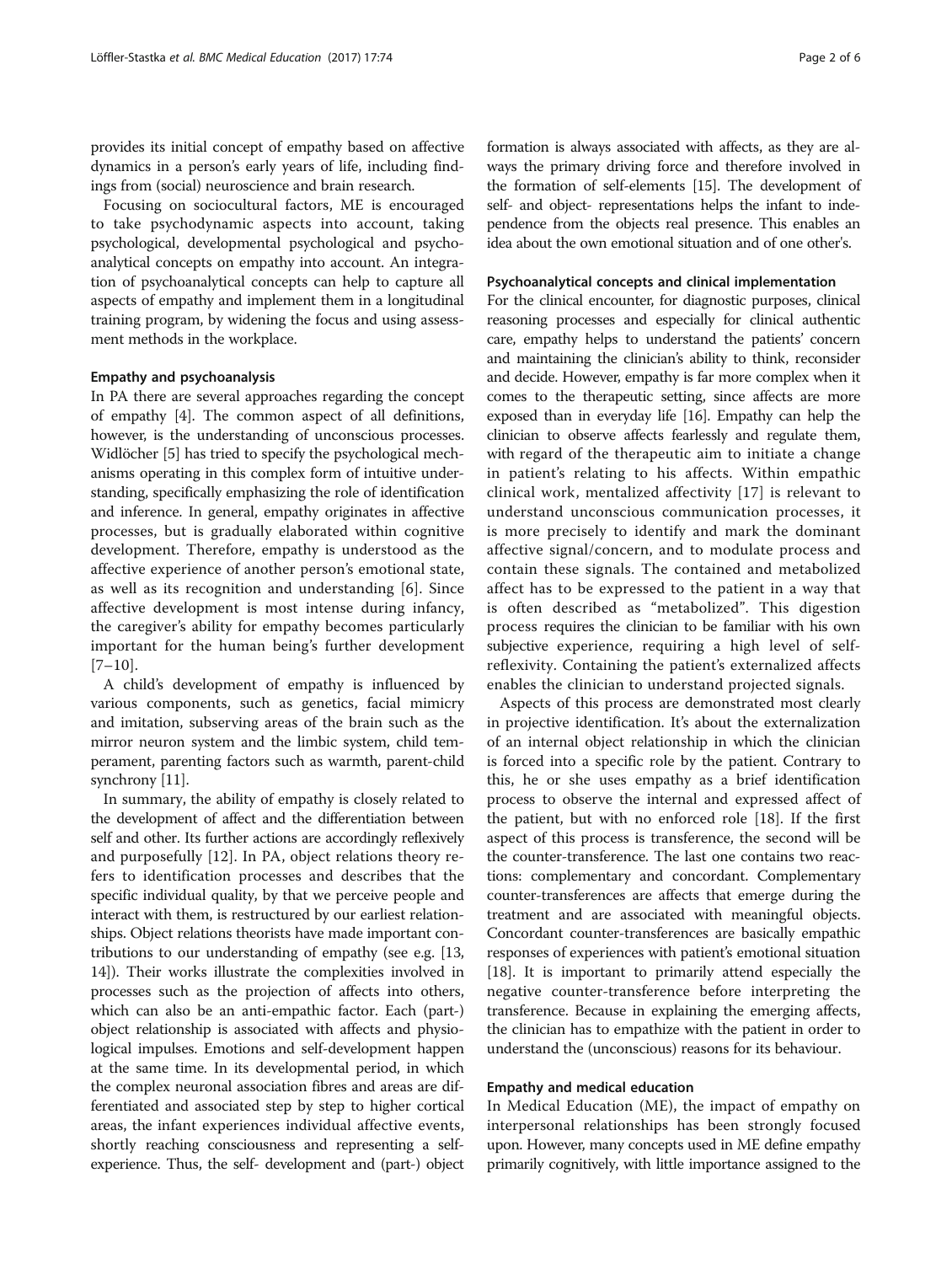affective components [\[19, 20\]](#page-5-0). As discussed, the quality of the communication between clinicians and patients is closely related to the grade of care and patient contentment [\[21\]](#page-5-0). During medical education, translation of common knowledge into practice is often difficult to reconcile for many students from what they learned to the (future) professional field. The issue lies in finding a balance between distance and empathy for many students. Too much distance easily creates a mechanistic processing of the patient and makes it more difficult to relate to his or her affective situation. This struggle is further complicated by the increasing pressure to see more patients within scant time, which leads to amplified stress and can result in reduced feelings of empathy [\[22\]](#page-5-0).

The addressed challenges call for anchoring of sophisticated empathy concepts and training tools in ME. Teachers can support students to transport empathy authentically into practice by drawing attention to the affective components of the clinician patient interaction as valuable resources.

During medical training empathy should be incorporated by training clinician patient communication encounters. Although didactic approaches based on a theoretical concept may form a solid basis, effective communication skills are displayed less in knowledge of theoretical concepts than in acting itself. Initiating encounters with standardized patients in early years of medical training and at a later stage at the workplace, assessment and immediate feedback helps the (prospective) physician to experience him or herself in interaction with the patient, but also question it critically [\[23](#page-5-0)].

## Aspects of clinical empathy research

Clasen et al. [\[24\]](#page-5-0) evaluated the feasibility of training empathic communication and its consequences on the students' empathy behaviour in talking to patients. This was done in the light of the fact that high empathy in the clinician-patient-relationship leads to a higher patient satisfaction, better compliance and better clinical outcome. The study revealed that the potential empathy chances (PEC) do not become explicit empathy chances since patients often stick to a factual level of communication. It needs to be clarified whether the causes lie in the patient, external parameters or in the conversational skills [[24](#page-5-0)].

In order to foster high quality ME it appears reasonable to study differences in the clinical gaze, awareness and "contagion-like" processes between highly practiced clinicians (e.g. with more than 15 years of experience), as clinical reasoning consist of both, intuitive and analytical components [[25](#page-5-0)]. The distinction between more and less experienced clinicians will help to highlight differences in their clinical judgment and the promptness of their empathic relationship building with their patients.

This becomes even more relevant when looking at recent studies on the heterogeneity of empathy in medical students [[26](#page-5-0)].

# **Discussion**

In current empathy research one of certain approaches potter at "contagion-like" process. "Contagion-like" describes "the tendency to automatically mimic and synchronize facial expressions, vocalizations, postures, and movements with those of another person and, consequently, to converge emotionally" [[27\]](#page-5-0). Higher-level cognitive processes in empathy on the other hand describe the act of willingly taking the perspective of another person [[28\]](#page-5-0).

Emotional contagion describes an unintentional imitation of an observed person's facial expression, tone of vocalization, posture, and movements, which consequently leads to an emotional state in the observer similar to the one of the target [\[27](#page-5-0)]. Emotional contagion can be used as a tool in order to enable the understanding of the other's emotion [[9\]](#page-4-0) in the everyday life but also in patient clinician interaction. In the latter case emotional contagion should not be acted out from the clinician's side, but perceived and used in order to understand transference and counter-transference processes. In spite of enabling clinicians to train their perception and awareness for empathic processes an enhanced focus on the perception of nonverbal elements and processes within the interaction is crucial. One way to meet this objective is to specifically tutor nonverbal perception by means of video material. A conference with the therapists, subsequent to the recorded sessions, about the video material is ideal to analyze nonverbal perception [[29](#page-5-0)]. As stated, nonverbal perception is often unconscious, pertinent and intuitive, running the risk of not being caught in research and awareness, although necessary when it comes to understanding and improving theoretic and clinical concepts of empathy.

Due to their good measurability several studies engage in the analysis of facial expressions and their importance in the therapeutic process. (see e.g. [[30](#page-5-0)–[32](#page-5-0)]) found a link between the synchronized smiling of therapist and patient and the treatment success. Merten and Benecke [\[33](#page-5-0)] showed that mimic synchronicity of therapist and patient is highly correlated to the treatment outcome. Unconscious interaction patterns are implemented through nonverbal signals. If the therapist manages to refuse these relationship cues, the implementation of pathological relationship patterns can be prevented. The higher the affective neutrality the greater the treatment success [[33\]](#page-5-0). These and similar findings [[34\]](#page-5-0) once again point out the meaningfulness of training clinicians' perception of nonverbal processes in order to establish and improve empathic relationships between clinician and patient.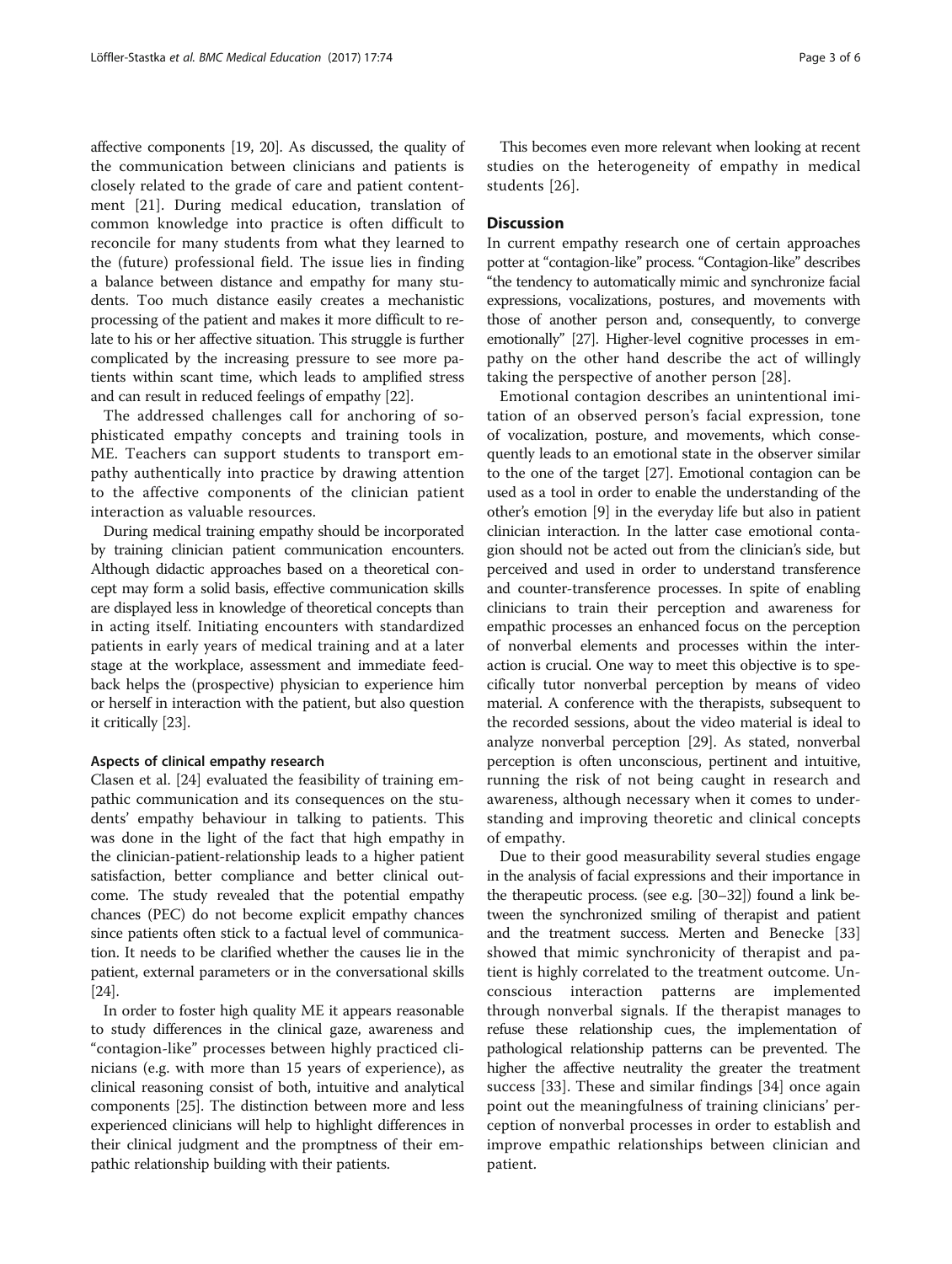Following studies on mental processes, an increasing body of evidence is yielded showing that disease patterns are stored in "frames," "clinical scenarios," "semantic networks/ qualifiers," or "illness scripts." Repeated presentation and exercising of clinical cases is known to be crucial for an efficient learning process [\[35\]](#page-5-0). A strong consideration of nonverbal communication, clinical perceptions, intuitive interaction, contagion-like processes and their implementation and empowerment in medical and therapeutic curricula is another way of beneficially using interdisciplinary approaches to bring forward empathy in clinical interaction.

Constantin Stanislavski's technique [[36\]](#page-5-0), known simply as "The Method" was revolutionary for theatre acting. Simply put, the method encouraged a psycho-physical union in which actors were required to mimic not only the affective states of their character, but their physical movements as well. Although initially developed for the stage, the method has since come to have a broad range of implications and uses across a number of disciplines, including the training of medical students. The question "What would motivate me, the actor, to behave in the way the character does?" forms the basis by asking the actor to replace the play's circumstances with his or her own, the substitution ([\[37\]](#page-5-0), 221).

Medical school all over the world implement training in interaction with patients, especially the training of techniques to convince a patient that a given course of treatment is the best option. These techniques almost invariably involve understanding and accommodating the patient's emotions, especially their fears and anxieties. Medical students are usually trained with actors pretending to be patients, and the simulation typically ends when a 'patient' can be convinced to adopt the best course of treatment. While serious efforts have been given to training patient interaction, it stands to reason that the quality of the actor playing the patient is of the utmost pedagogical importance. How can the future doctor adapt to the fluid dynamics of patient interaction if the actor playing the patient is simply reading from a script? Genuine countertransference of the doctor is contingent on a believable display of patient transference.

Consequently, in order to effectively train future doctors in the vital and difficult art of patient interaction, actors who are better able to embrace the roles of the patients they are playing are necessary.

To validate the therapist's efforts, PA uses Balint groups and supervisions, to train reflective components, mentalizing and containment in order to understand the patient's concerns and thereby optimize the treatment. This specific form of supervision might be just as suitable for medical training as it supports the clinician to reflect on the interaction dynamic. Another possibility to validate these competences and their development are through reflective writing or (student) diaries [\[38\]](#page-5-0).

One of the most often cited instruments in ME is the Jefferson Scale of Physician Empathy, which focuses on aspects of affect, for instance "Physicians' understanding of their patients' feelings and the feelings of their patients' families is a positive treatment factor." The use of this instrument or measuring the general intention to show empathy according to the theory of planed behaviour in ME is especially helpful when it comes to investigating the stability or changes of empathy among medical students and residents throughout their training.

# Conclusion

The doctor-patient relationship is almost indistinguishable from what it was 50 years ago. Modern medicine places a greater emphasis on working with the patient rather than paternalistically prescribing a course of treatment which the patient is expected to follow.

Taking actual complex concepts of empathy into account training qualitative interpersonal relationships can yield to a high quality in the patient-clinicianrelationship. Cognitive empathy training, often focuses on communication skills trainings, mostly with standardized patients, highlighting methods to convey empathic understanding with certain techniques (e.g. active listening). These cognitive components of empathy that are translated into training of communication skills techniques are necessary as they form the basis of effective communication.

Empathy through the psychoanalytic lens is the ability to recognize and empathize with other people's feelings. Both the clinician and the physician have to use their communication skills to show empathy towards the patient. Medical students' skills are trained during their medical education. However, the handling and using of the affective components of empathy are often not discussed and trained sufficiently. PA has established methods to use (affective) empathy with both patients and clinicians. One of them is mentalization, a mechanism that can be described as the sense-making of each other when it comes to subjective and mental processes. It is easy to assume that mentalization can be a problem in most mental issues [[39](#page-5-0)]. Thus, it is even more important to not only work on the patient's ability to mentalize in treatment, but beforehand focus and train the clinician's capability of mentalization, and its use in working with patients. On the basis of manifold research, it is evident that mentalizing must be embodied during the pre-language period. Thereby, the quality of the nonverbal interaction between the parent and the infant is underlying the parent's quality of mentalizing of the infant's experience [\[39\]](#page-5-0). This is in line with the concept of Parental embodied mentalizing (PEM)— defined as the "parental capacity to (a) implicitly conceive, comprehend, and extrapolate the infant's mental states (such as wishes, desires, or preferences) from the infant's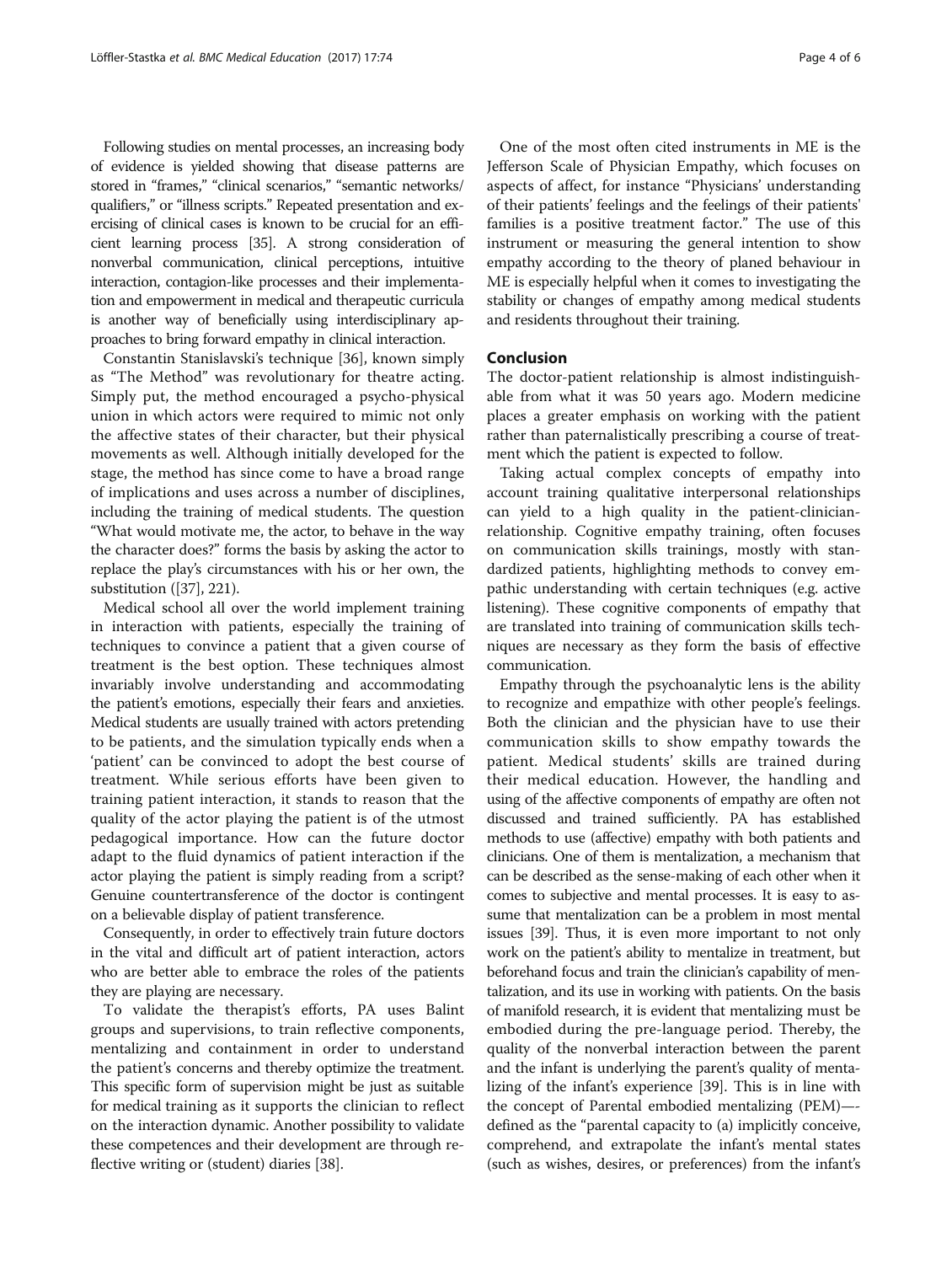<span id="page-4-0"></span>whole-body kinesthetic expressions and (b) adjust one's own kinesthetic patterns accordingly ([\[40\]](#page-5-0), 187).

We suggest to widen the scope of Case Based Learning (CBL) through simulated patient training with "patients" giving feedback from the concise patients view; ample data is given showing CBL to be an enjoyable and motivational didactic tool and effective in assisting in the expansion of declarative to procedural knowledge in academia [[41](#page-5-0)]. Although a plethora of studies employ multiple choice questions (MCQs) in their investigation, few studies measure CBL, attenuated changes in student's procedural knowledge in practice [\[41](#page-5-0), [42](#page-5-0)] or employ comparison or control groups in isolating causal relationships [[43](#page-5-0)–[45](#page-5-0)]. Schwartz et al. [\[46](#page-5-0)] compared the efficacy of SP training which employed electronic mannequins to CBL in medical students. Although no significant difference in performance was described, surrogate parameters were measured in OSCE scores, thereby evaluating procedural knowledge in practice.

Further, [[47\]](#page-5-0) demonstrated the effectiveness of psychoanalytic case supervision for teachers augmenting their mentalization skills.

Reflective portfolios for instance, prove to be of value when it comes to assessing students' problems during their training [\[48](#page-5-0)]. Furthermore, established methods of PA, like containment, reflective functioning, affective holding and giving meaningful interpretations in accordance with (counter−) transferential aspects can help to lay a focus on the preservation of the physicians' (mental) health. As to our knowledge, mental hygiene is not formally taught or regularly facilitated in medical curricula.

As stated, videotaped sessions are advantageous not only in training students' affect perception but also in enabling a more holistic understanding of the verbal and nonverbal, conscious and unconscious processes in the clinician-patient interaction. A conference with the students, subsequent to the video-taped interactions, dealing in terms of verbal and nonverbal behaviour, is ideal to analyze dynamics and train their empathic understanding.

In consequence of our discussion of various training methods that take the theoretical and practical concepts of mentalization and empathy into account, we hereby aim for an implementation of the named methods in the medical curricula.

#### Acknowledgements

Not applicable.

#### Funding

Medizinisch-Wissenschaftlicher Fonds des Bürgermeisters der Bundeshauptstadt Wien, Award Number: Project-Nr: 14,077 | Recipient: Henriette Löffler-Stastka.

### Availability of data and materials

Not applicable.

#### Authors' contributions

HLS and IP had the idea and designed the debate and the manuscript, XB and KP performed the review of the literature, FD was a major contributor in writing the manuscript, as CS was for the English style. All authors read and approved the final manuscript.

#### Authors' information

HLS is Deputy Director for University Courses and Postgraduate Programs.

#### Competing interests

The authors declare that they have no competing interests.

#### Consent for publication

Not applicable.

#### Ethics approval and consent to participate

Not applicable.

#### Publisher's Note

Springer Nature remains neutral with regard to jurisdictional claims in published maps and institutional affiliations.

#### Author details

<sup>1</sup>Department for Psychoanalysis und Psychotherapy and University Program for Psychotherapy Research, Medical University of Vienna, Währingerstraße 18-20, 1090 Vienna, Austria. <sup>2</sup>Medical University of Vienna, Teaching Center Postgraduate Program, Vienna, Austria. <sup>3</sup>University of Veterinary Medicine, Teaching Center, Vienna, Austria. <sup>4</sup>International Psychoanalytic University, Berlin, Germany. <sup>5</sup> Emory University, Atlanta, USA.

### Received: 23 November 2015 Accepted: 1 April 2017 Published online: 02 May 2017

#### References

- 1. Radenovic L. The Roots of Empathy: A Lesson from Psychoanalysis. Procedia Social and Behavioral Sciences. 2011;30:485–90. doi[:10.1016/j.sbspro.2011.10.095P.](http://dx.doi.org/10.1016/j.sbspro.2011.10.095P)
- 2. Taylor DCM, Hamdy H. Adult learning theories: Implications for learning and teaching in medical education: AMEE Guide No. 83. Medical Teacher. 2013; 35(11):e1561-72. doi:[10.3109/0142159X.2013.828153](http://dx.doi.org/10.3109/0142159X.2013.828153).
- 3. Betancourt J. Cultural Competence and Medical Education: Many Names, Many Perspectives, One Goal, Academic Medicine. 2006;Volume 81(Issue 6): pp 499-501. doi:[10.1097/01.ACM.0000225211.77088.cb](http://dx.doi.org/10.1097/01.ACM.0000225211.77088.cb)
- 4. Terman D. Self Psychology. In: Gabbard G, Litowitz B, Williams P, editors. Textbook of Psychoanalysis. 2nd ed. Arlington: American Psychiatric Publishing; 2012. p. 203.
- 5. Widlöcher D. L'analyse cognitive du silence enpsychanalyse: Quand les mots viennent a manquer. Revue internationale de psychopathologie. 1993;12: 509–28.
- 6. Decety J, Moriguchi Y. The empathic brain and its dysfunction in psychiatric populations: implications for intervention across different clinical conditions. Biopsychosocial Med. 2007;1:22. [https://bpsmedicine.biomedcentral.com/](https://bpsmedicine.biomedcentral.com/articles/10.1186/1751-0759-1-22) [articles/10.1186/1751-0759-1-22](https://bpsmedicine.biomedcentral.com/articles/10.1186/1751-0759-1-22)
- 7. Davis MH. Empathy: A social psychological approach. Madison, WIS: C. Brown Communication, Inc. de Waal F. and Preston SD. Empathy: Its ultimate and proximate basis. Behavioral and Brain Sciences. 2002;25:1–72
- 8. Eisenberg N, Fabes RA. Empathy: Conceptualization, measurement, and relation to prosocial behaviour. Motiv Emot. 1990;14:131–49.
- 9. Hoffman ML. Interaction of affect and cognition in empathy. In: Izard CE, Kagan J, Zajonc RB, editors. Emotions, cognition, and behavior. New York: Cambridge University Press; 1984. p. 103–34.
- 10. Stotland E. Explanatory investigations of empathy. In: Berkowitz L, editor. Advances in experimental social psychology. New York: Academic Press; 1969. p. 271–314.
- 11. McDonald N, & Messinger DS. The development of empathy: How, when, and why. In A. Acerbi JA Lombo & JJ Sanguineti (Eds.). Free will, emotions and moral actions: Philosophy and neuroscience in dialogue. 2011. IF-press. http://[www.psy.miami.edu/faculty/dmessinger/c\\_c/rsrcs/rdgs/emot/](http://www.psy.miami.edu/faculty/dmessinger/c_c/rsrcs/rdgs/emot/McDonald-Messinger_Empathy%20Development.pdf) [McDonald-Messinger\\_Empathy%20Development.pdf](http://www.psy.miami.edu/faculty/dmessinger/c_c/rsrcs/rdgs/emot/McDonald-Messinger_Empathy%20Development.pdf). retrieved online 9.4. 2017.
- 12. Panksepp J. Cross Species Affective Neuroscience Decoding of the Primal Affective Experiences of Humans and Related Animals. PLoS One. 2011;6(9):1-15.